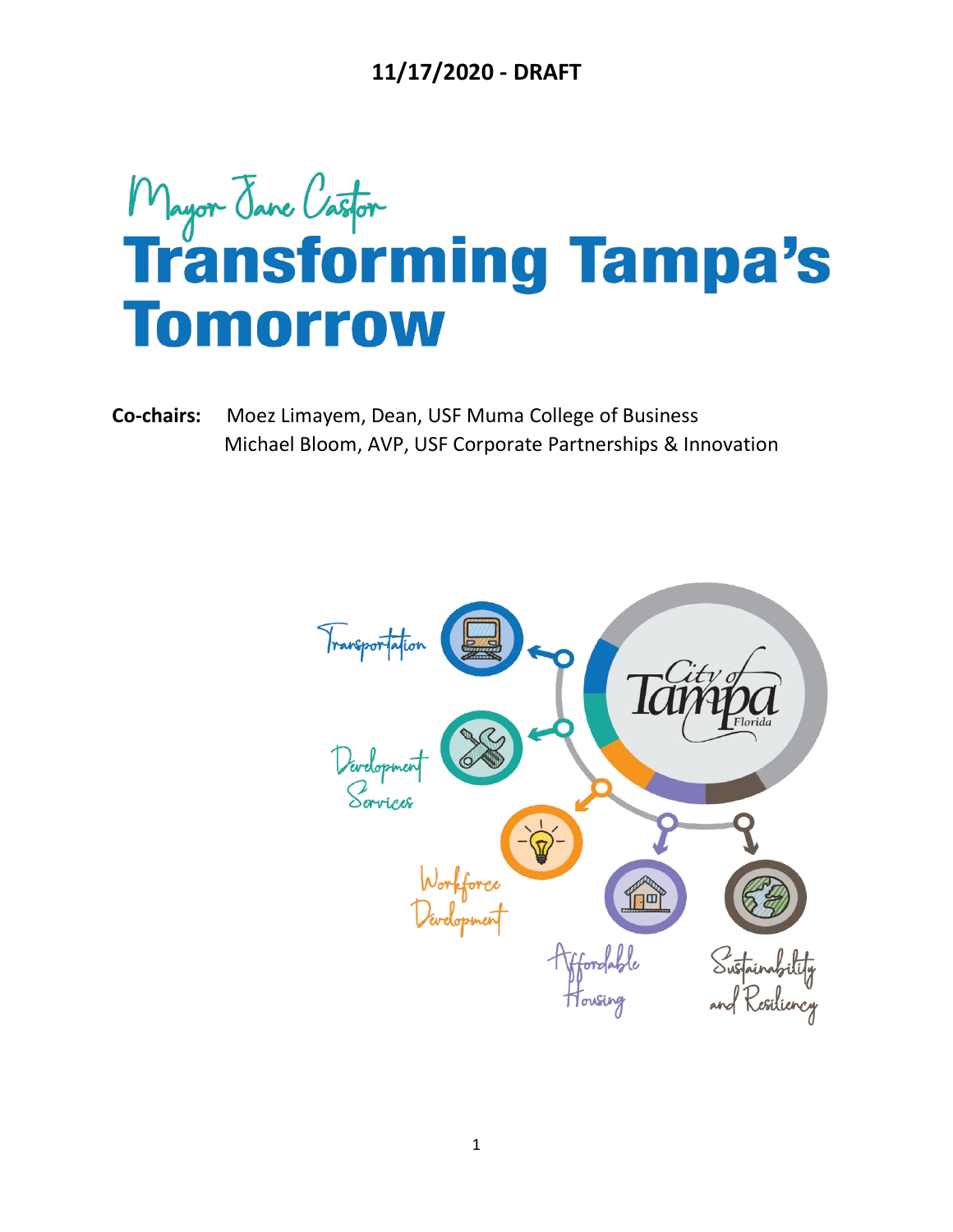TABLE OF CONTENTS

INTRODUCTION & BACKGROUND

FACTORS INFLUENCING ECONOMIC GROWTH IN TAMPA

GENERAL FINDINGS & RECOMMENDATIONS

ADVISORY TEAM RECOMMENDATIONS

SECTION 1. PROMOTING INCLUSIVE ECONOMIC GROWTH

SECTION 2. REDUCING POVERTY

SECTION 3. COMMITTING TO RACIAL EQUITY

SECTION 4. ENCOURAGING EDUCATIONAL OPPORTUNITY

**CONCLUSION** 

APPENDIX A: 2020 STATE OF THE REGION DATA

APPENDIX B: CATEGORIES AND METRICS DEFINED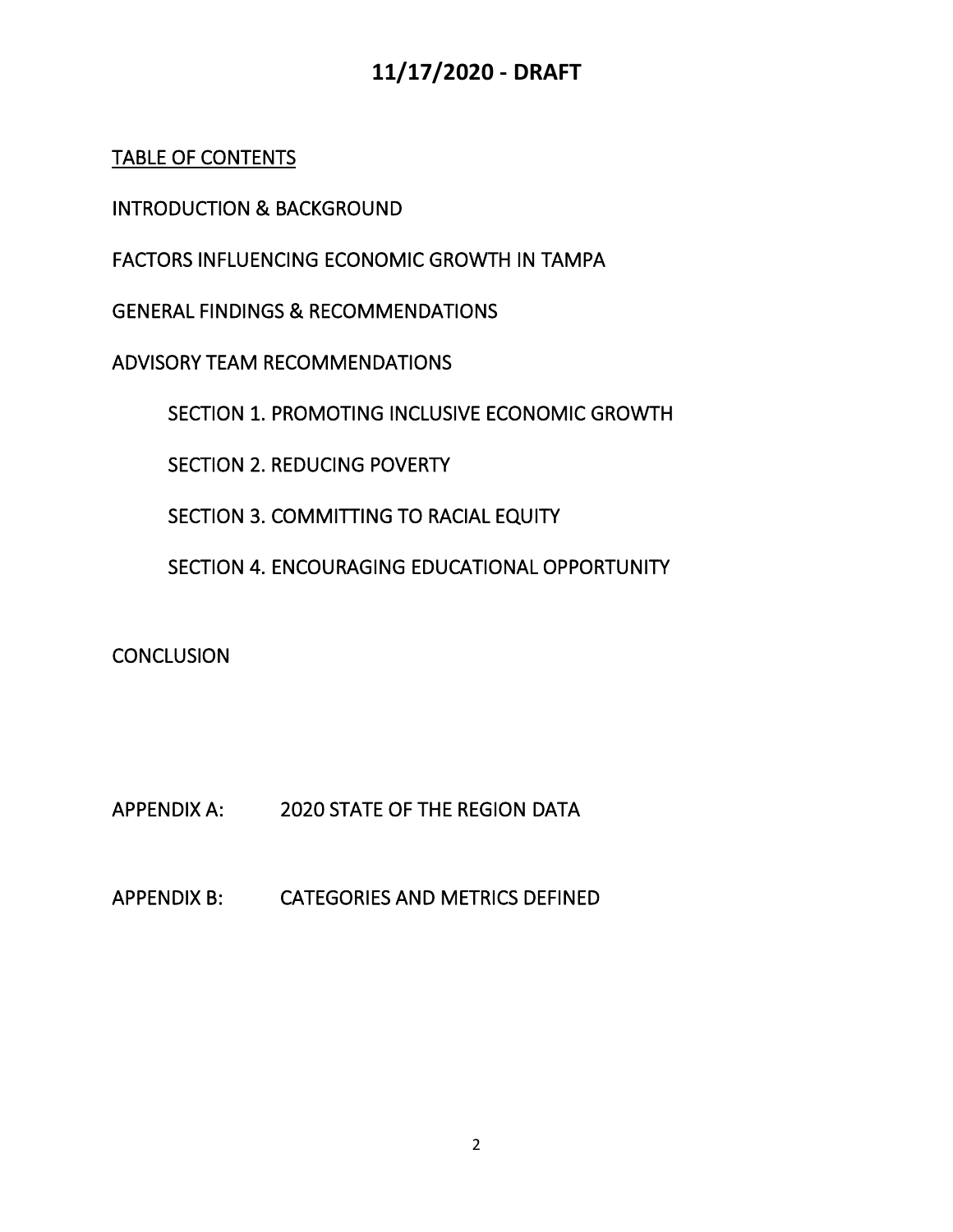## **Introduction and Background Mayor Castor's Advisory Teams**

The Economic Advisory team was created as part of Mayor Jane Castor's mission for Transforming Tampa's Tomorrow. Working with the Tampa City Council, she assembled a group of subject matter experts, key stakeholders, and community leaders to participate in this important effort. Representatives of the USF Muma College of Business chaired this team and facilitated the committee's discussions, conclusions, and recommendations.

### **Economic Advisory Team Activity**

 Mayor Castor kicked off the Economic Advisory Committee on August 19, 2020 and set the challenge for this team to assess 'best practices' in the use of essential social and economic metrics, identify key metrics relevant to the City of Tampa's needs, and recommend tactical and strategic initiatives to improve the selected metrics over time. The team convened over a 90-day period to carry out these tasks.

 The work began by evaluating numerous data measures and information sources including dozens of metrics from the 'State of the Region' data both for 2019 and 2020. Initial evaluations focused on 21 indicators related to economic vitality such as talent, infrastructure, civic quality, and related outcomes from the 2020 Regional Equity Report. **(See Appendix A).** This report measured the gap between race disparities, examined how well Tampa has performed in racial and ethnic categories among 19 other peer cities across the United States, and identified the differences in performance by race and ethnicity across the Tampa Bay region.

 The team also reviewed findings and recommendations from related activities including the City's recent 'Housing Affordability' and 'Workforce Development' Advisory Team Recommendations, the 2020 'Workforce Housing Initiative' from the Tampa Bay Chamber, and an overview of resources available from Career Source Tampa Bay, a pivotal partner to the City and the community to help close the regional skills gap.

 Following a review of this material, the group focused its recommendations on the following key indicator categories:

- 1. Promoting Inclusive Economic Growth
- 2. Reducing Poverty
- 3. Committing to Racial Equity
- 4. Encouraging Educational Opportunity

 The team then focused on identifying selected measures that drive these focus areas and then identifying actionable tactical and strategic initiatives to improve the trend of the selected metrics. These actionable recommendations, along with the Mayor's and City Council's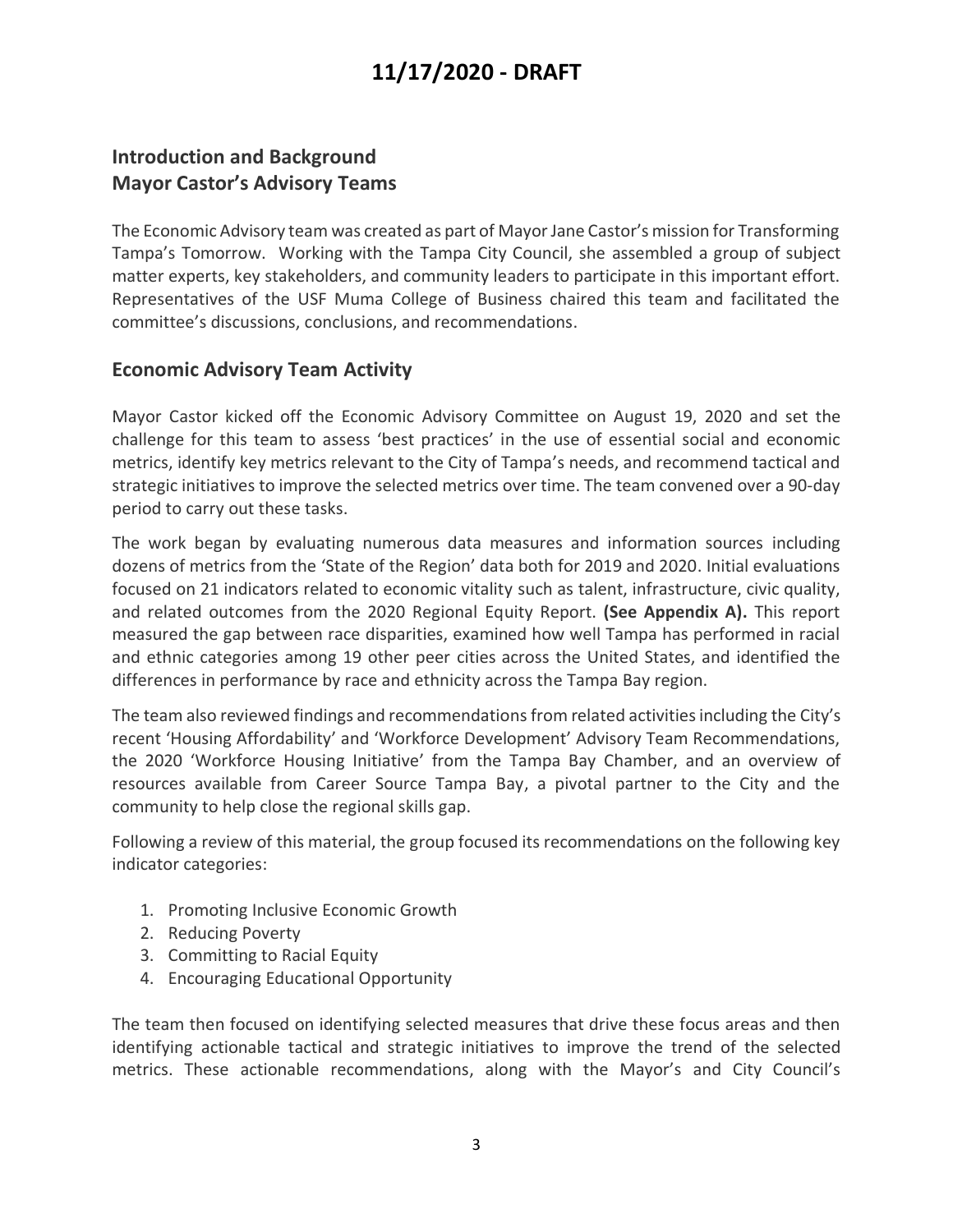leadership, and support of the community, and local stakeholders will help build a common understanding of the pathway to achieve positive progress.

## **Factors Influencing Economic Growth in Tampa**

 THIS SECTION WILL PROVIDE A SUMMARY OF THE KEY DATA THAT WAS PRESENTED TO THE COMMITTEE DURING ITS FIRST TWO SESSIONS, INCLUDING GRAPHS AND FINDINGS FROM THE 2019 'STATE OF THE REGION' MATERIALS.

 THE SECTION WILL LAY THE FOUNDATION FOR ESTABLISHING THE NEED AND PURPOSE OF THIS GROUP TO REVERSE DECLINES AND NEGATIVE TRENDS IN IMPORTANT SOCIO-ECONOMIC MEASURES IN OUR COMMUNITY.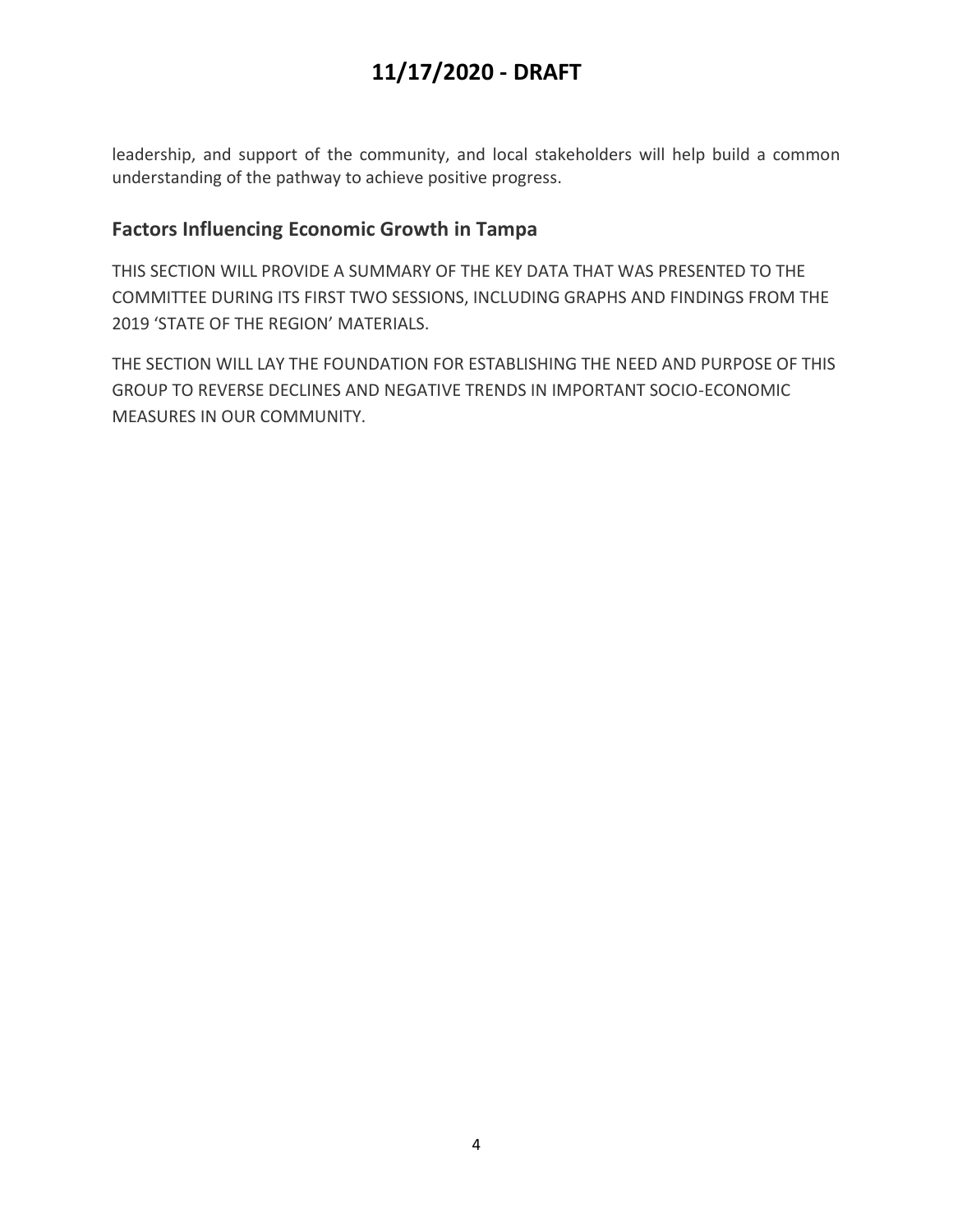## **General Findings**

 The team identified the following measures as representing the most critical areas of weakness or gaps for the City to focus on. In addition, these measures are readily accessible for regular tracking purposes and can be drilled down to the local Tampa level (versus at the regional level).

#### **1. Promoting Inclusive Economic Growth**

- a. Per Capita Income
- b. Unemployment Rate

### **2. Reducing Poverty**

- a. Poverty rate
- b. Transportation to Work
- c. Digital Access

### **3. Committing to Racial Equity**

- a. Racial Poverty rate gap
- b. Racial Labor Force Participation Gap

### **4. Emphasizing Educational Opportunity**

- a. 4<sup>th</sup>/8<sup>th</sup> Grade Math Florida Standards Assessment (FSA)
- b. High School Graduation Rate
- c. Educational Attainment (Bachelor's degree and above)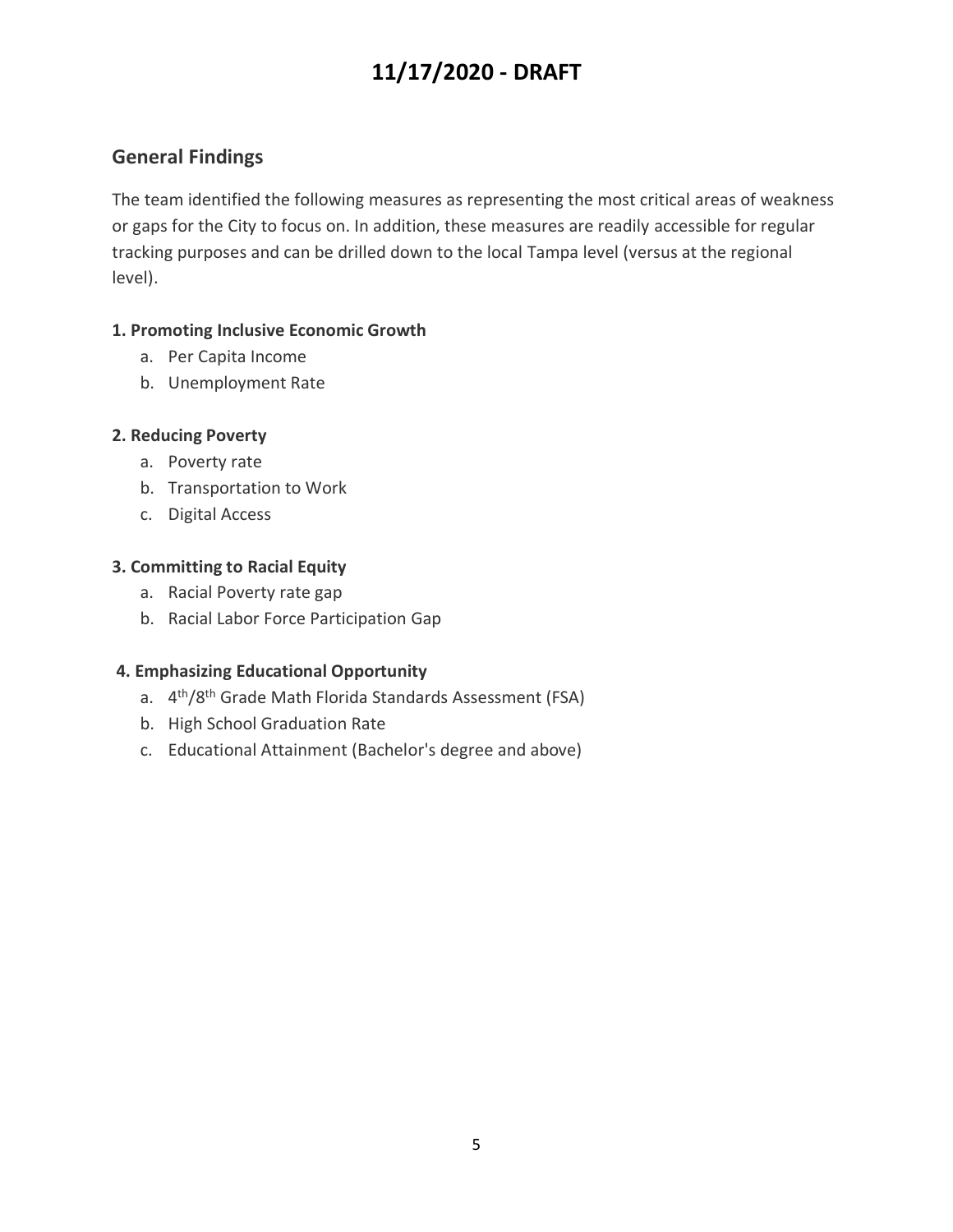### **Advisory Team Recommendations**

### **Section 1. PROMOTING INCLUSIVE ECONOMIC GROWTH**

 Inclusive economic growth is a concept that advances equitable opportunities for economic participants during economic growth with benefits incurred by every section of society. (Cite)

 The definition of inclusive growth implies direct links between the macroeconomic and microeconomic determinants of the economy and economic growth. The microeconomic dimension captures the importance of structural transformation for economic diversification and competition, while the macro dimension refers to changes in economic aggregates such as the country's gross national product (GNP) or gross domestic product (GDP), total factor productivity, and aggregate factor inputs. (cite).

 Currently, there are many organizations focused on improving economic inclusiveness in our Tampa Bay, and many other private sector and public, advocacy, and academic/educational groups are launching initiatives focused on improving this measure. It will be important to leverage these existing programs and not reinvent the wheel when driving inclusive growth. The Committee reviewed many of these efforts in brief and recognized the need to continue to invest and build in existing successful solutions, ensure appropriate visibility and awareness of existing programs, and inspire and/or influence new supportive programs across all employer groups and sectors. community. The Tampa Bay Chamber, the Economic Development Corporation, Career Source

 This is a foundational economic equity measure and the City and its partners need to focus on discreet and strategic efforts to improve it.

### **Recommended Action Items**

#### **Per Capita Income**

- 1) Identify all current state and federal funding programs targeted at job creation and assess effectiveness for improving Tampa's per capita income for underrepresented individuals.
- 2) Provide information to employers regarding federal, state, and local programs intended to support the labor force and supplement income levels for the employed.
- 3) Develop training and certification programs for the largest unemployed groups to enhance talent available for workforce opportunities. This recommendation strongly encourages employers to implement skills-based hiring.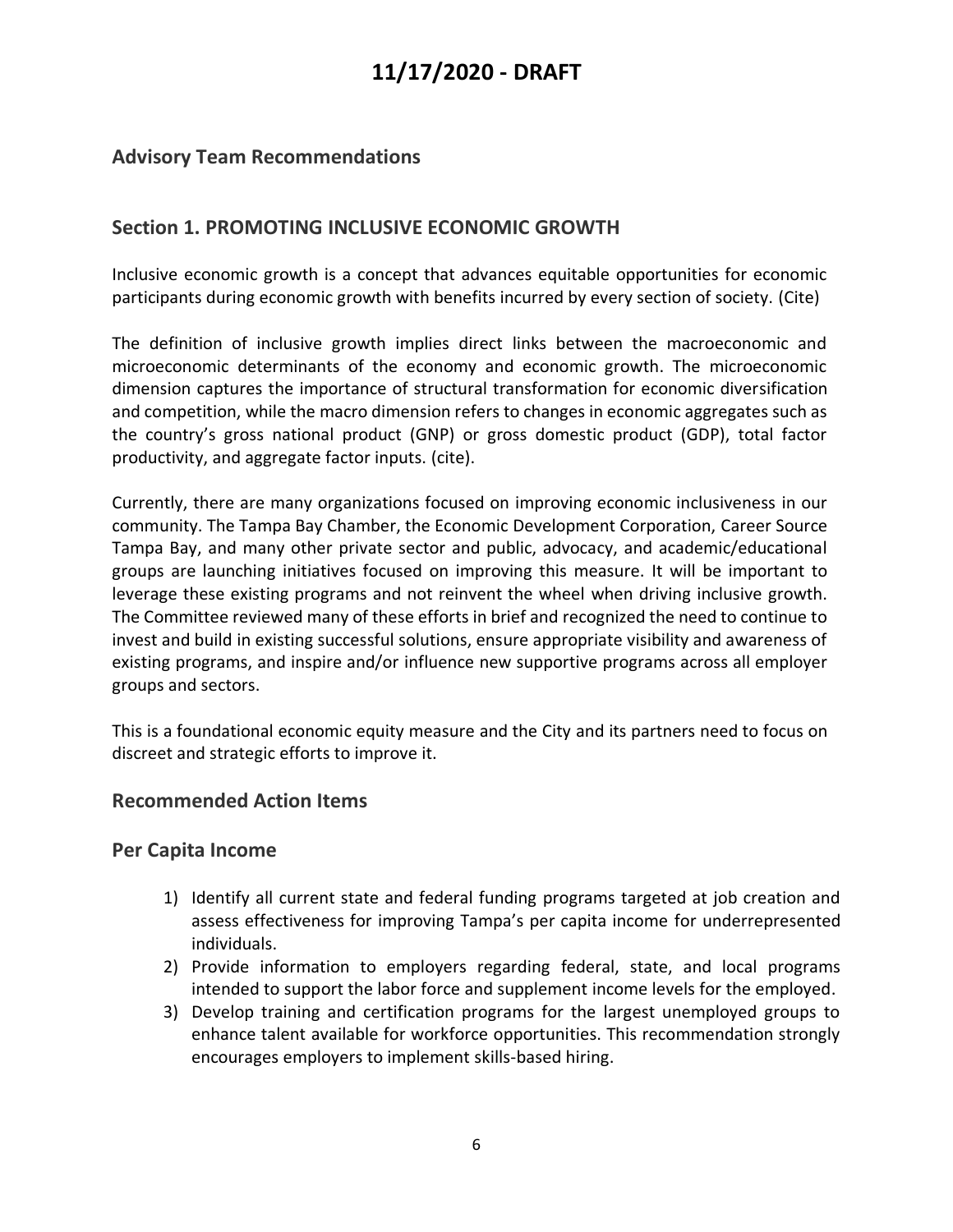4) Leverage and build upon existing job and career path planning through organizations such as Career Source Tampa Bay to increase skill levels and drive compensation increases.

### **Unemployment Rate**

- 1) Support marketing designated Opportunity Zones, including, but not limited to developing prospectuses for the Opportunity Zones.
- 2) Develop new programs or enhance and promote existing programs that incentivize employers to encourage greater proportion of employment from underserved communities.
- 3) Review findings and of recent Citywide survey of job skills of unemployed and underemployed individuals to identify potential areas to target for employment.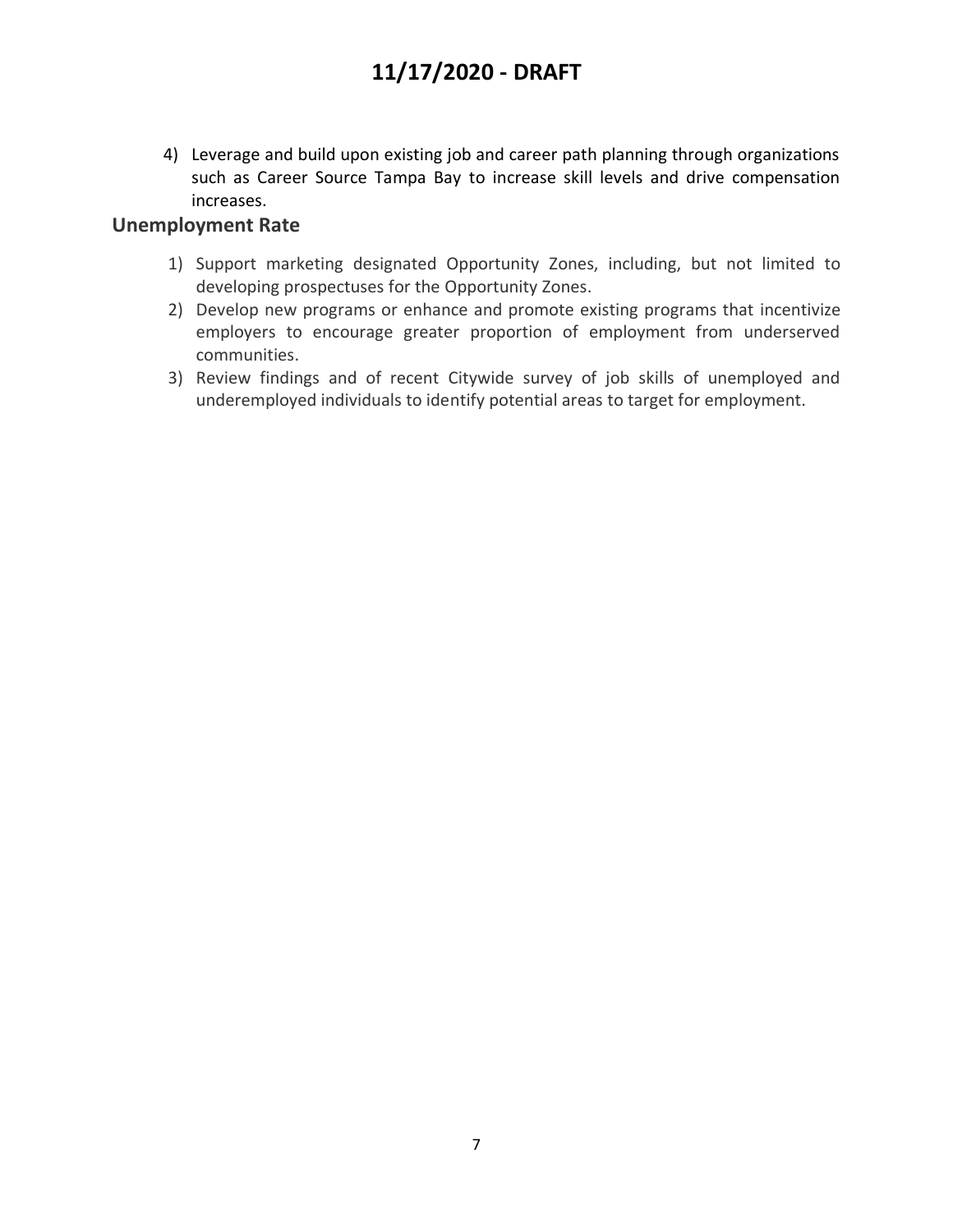## **Section 2. REDUCING PROVERTY**

 Poverty reduction, poverty relief, or poverty alleviation is a set of measures, both economic and humanitarian, that are intended to permanently lift people out of poverty. (Cite) The City of Tampa has several resources that can be helpful in this journey including the Career Source Tampa Bay team, representatives of Hillsborough Community College, and the One Tampa Board. These groups, and others, will need to come together to find real solutions to make meaningful improvements in these measures.

### **Recommended Action Items**

#### **Poverty Rate**

 Breaking the cycle of poverty is a fundamental aspect of achieving economic equity. The team recommended the following initiatives:

- 1. Focus on reducing poverty in specific neighborhoods like East Tampa, West Tampa, and Ybor City by providing increased structure, support, and guidance to those CRAs.
- 2. Encourage actions and policies that will attract more jobs, businesses, and true mixed-use developments to neighborhoods, particularly those with viable Opportunity Zones.

### **Transportation To Work**

 Enabling access to reliable and cost-effective transportation, particularly to work centers, is a key part of increasing the likelihood of long-standing employment and reducing the costs associated with personal transportation, both of which can reduce poverty. The team recommended the following initiatives:

- 1. Identify best methods to provide access to reliable and frequent public transportation options largely focused on connection to core work centers.
- 2. Work to ensure that frequent and reliable public transportation is available in all neighborhoods.
- 3. Develop a formal partnership with USF's Center for Urban Transportation Research (CUTR) and possibly other related organizations to establish an initiative that encourages/incentivizes selected major employers in the three major work centers (Downtown, Westshore, Innovation District/University) to promote commuter resources.
- 4. Explore a City Staff commuter incentive program.

### **Digital Access**

 Access to the internet for educational and vocational purposes will help reduce poverty across underserved areas. The team recommended the following initiatives: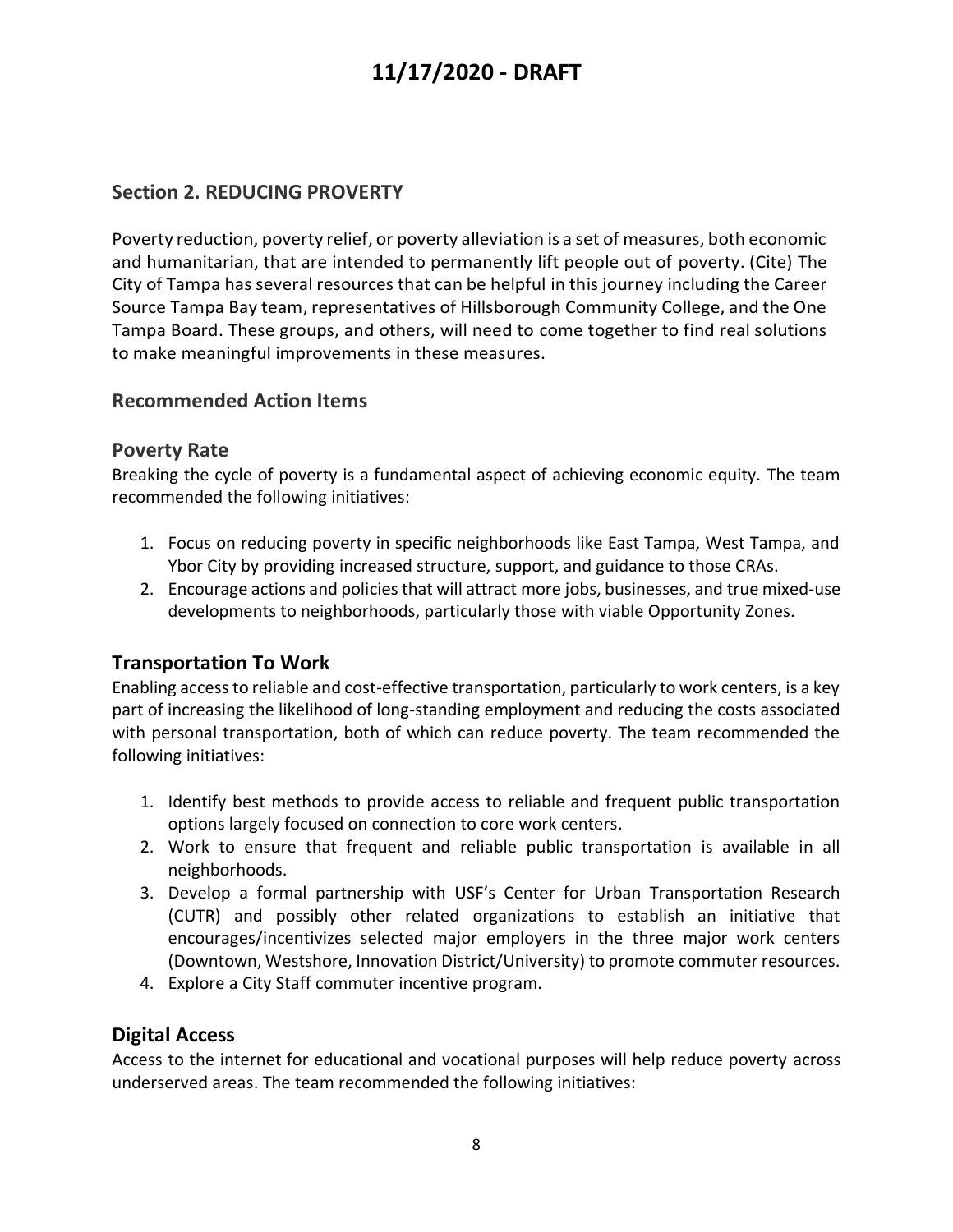- 1. City should work with partners to establish 'Homework Centers' in Tampa Recreation Centers to provide a clean and safe place for students to go after school close to their home to do their homework.
- 2. Work with telecommunication service providers to ensure availability to all neighborhoods.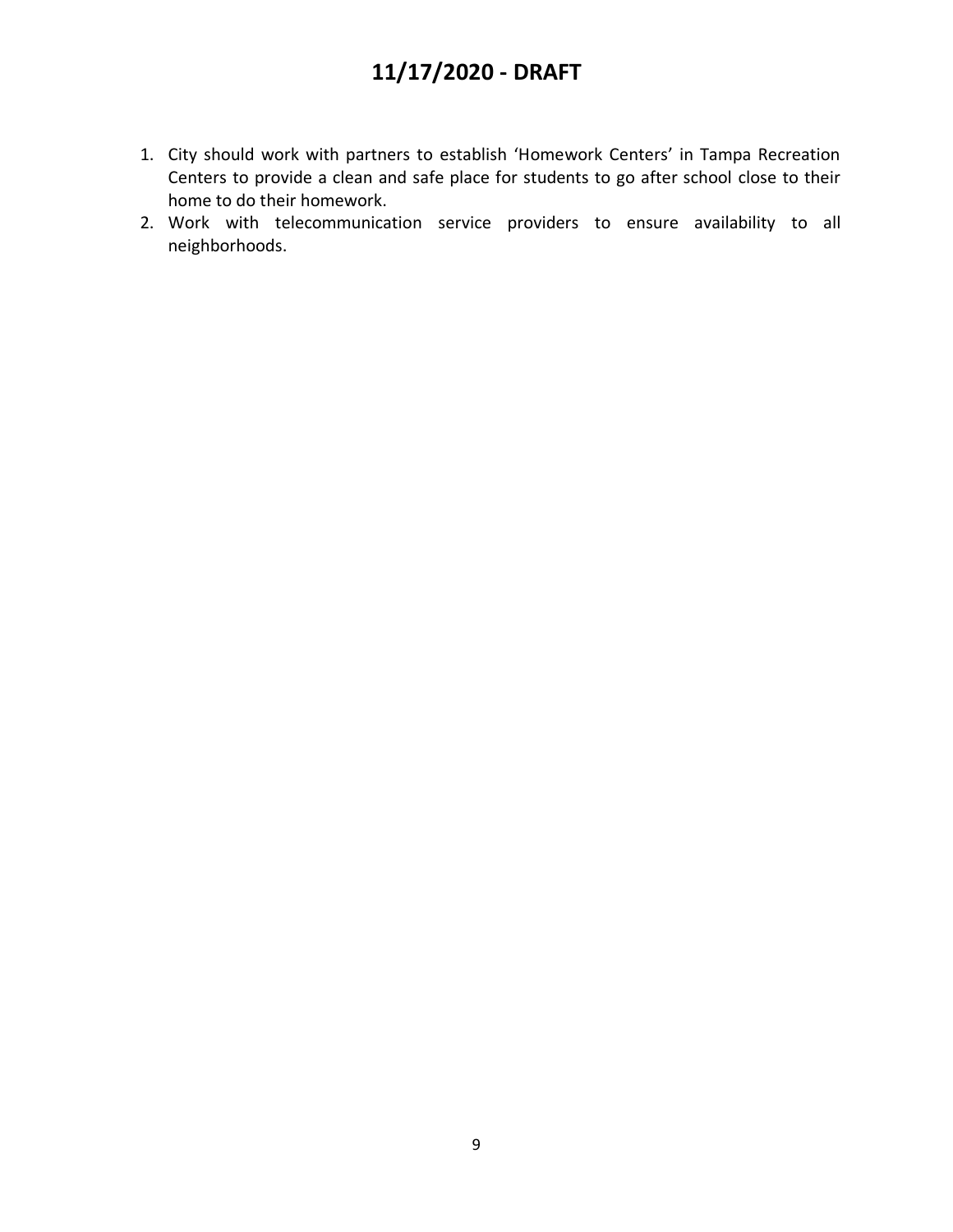### **Section 3. COMMITTING TO RACIAL EQUITY**

 Racial equity occurs when institutions give equal opportunities to people of all races. In other words, regardless of physical traits such as skin color, institutions must provide individuals legal, moral, and political equality. (Cite)

### **Recommended Action Items**

### **Racial Poverty Gap**

 While the Team identified 'Reducing Poverty' as a fundamental aspect of this effort, it also recognized that a racial poverty gap exists that needs specific focus and identified the following recommendations.

#### *Outreach and Awareness*

- 1. Improve marketing and communication tools to heighten awareness of existing firms, to engage in outreach programs. support programs; enlist professional marketing firms, particularly black-owned
- 2. Enlist targeted advocacy and community groups to assist in improving outreach and communications including pastors, church groups, the NAACP and specific business support organizations, e.g., SBA, SBDC.
- 3. Coordinate informational outreach activities with existing community-based activities and events, e.g., church events, neighborhood gatherings, etc.

#### *Increase Workforce Opportunities*

 4. Expand and formalize the use of comprehensive lists of local minority contractors (primes and subs) including USF's vendor lists to widen awareness of City contract opportunities and other City-sponsored programs such as the 'Owner Occupied Rehab' program.

#### *Encourage and Support Home Ownership and Maintenance*

- 5. Emphasize and grow programs that support maintenance of home ownership, particularly for elderly or those in need. Heighten awareness of programs to assist with routine maintenance, taxes, property fees, and fines.
- 6. Synthesize the use of multiple support programs for those most in need, e.g., connect homeowners who qualify for the Stormwater Fee Mitigation program to the 'Owner Occupied Rehab' program and the 'Tax Assessor Discount' program.
- 7. Emphasize and widely communicate Foreclosure Prevention programs; work with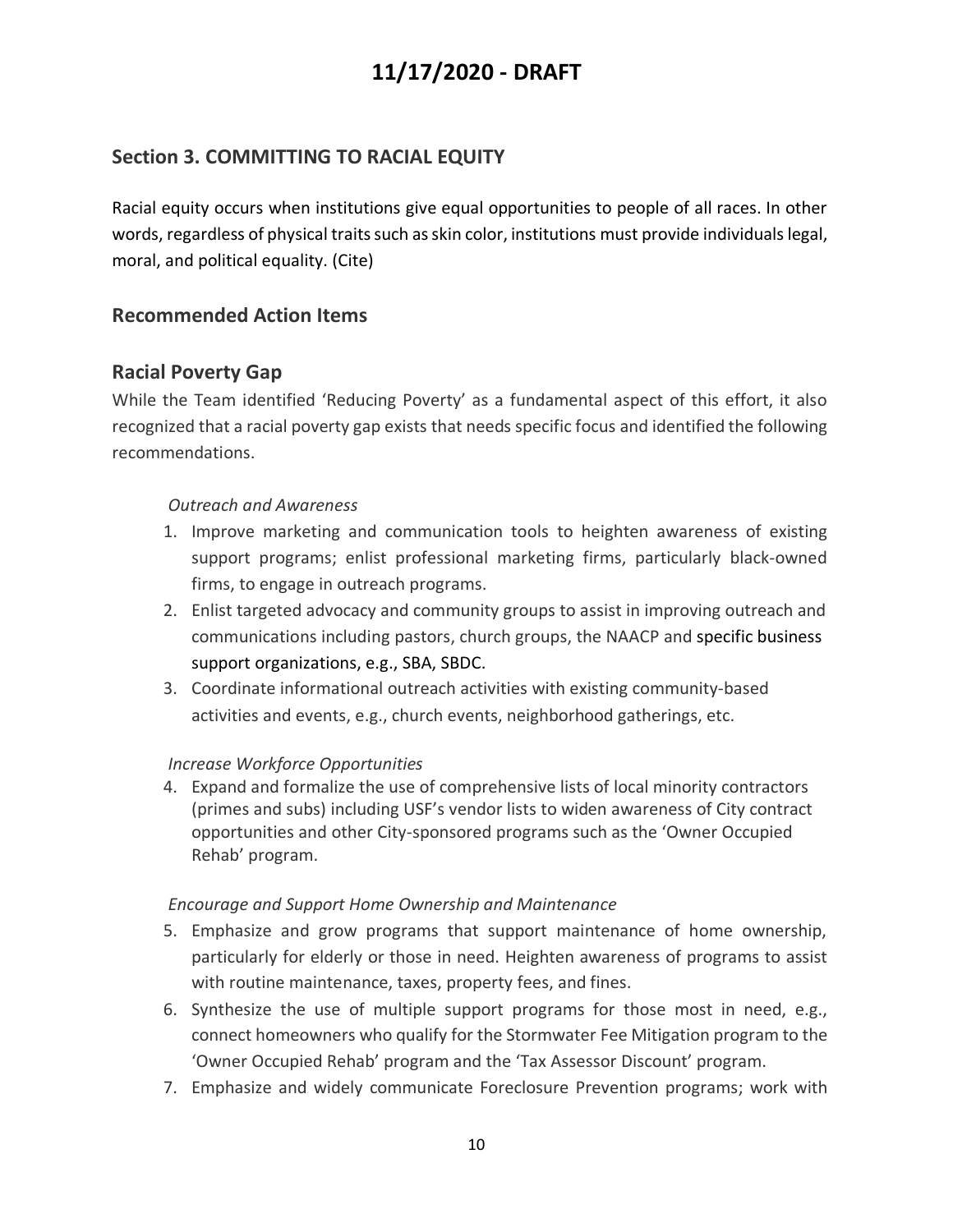professional marketing/outreach firms to assist in increasing awareness.

### **Racial Labor Force Gap**

 The Team focused on the growing gap between the positive trend in labor force growth and the declining percentage of black participants in the work force, particularly young black men. Following are recommendations to tackle this issue:

- 1. Identify training, entrepreneurship, vocational and technical partners to present paths and options that are alternatives to college, particularly at an early age. Work closely with Career Source Tampa Bay and other similar organizations to return these youths to a stable workforce.
- 2. Focus on developing an apprenticeship program; the NAACP and labor unions can support and market these opportunities.
- 3. Explore Davis-Bacon (wage related) and Sec. 3 (community-sourced jobs) recruitment programs that demonstrate the impact of a specific selected path.
- 4. Explore programs with private employers to implement incentives tied to the recruitment, promotion, and retention of African Americans; consider USF's current similar initiatives.
- 5. Explore 'Seed Funders' to contribute to promotion of black-owned businesses.
- 6. Develop opportunities for minority businesses to be prime contractors, not just subs; Build on the 'Bridges to Business' program to encourage cultivation of minority businesses, particularly smaller projects that will have less substantial bond and insurance requirements; Work to overcome the situation where minimum standards can become a ceiling, e.g. 3%; this holds back growth and capacity-building across minority vendors.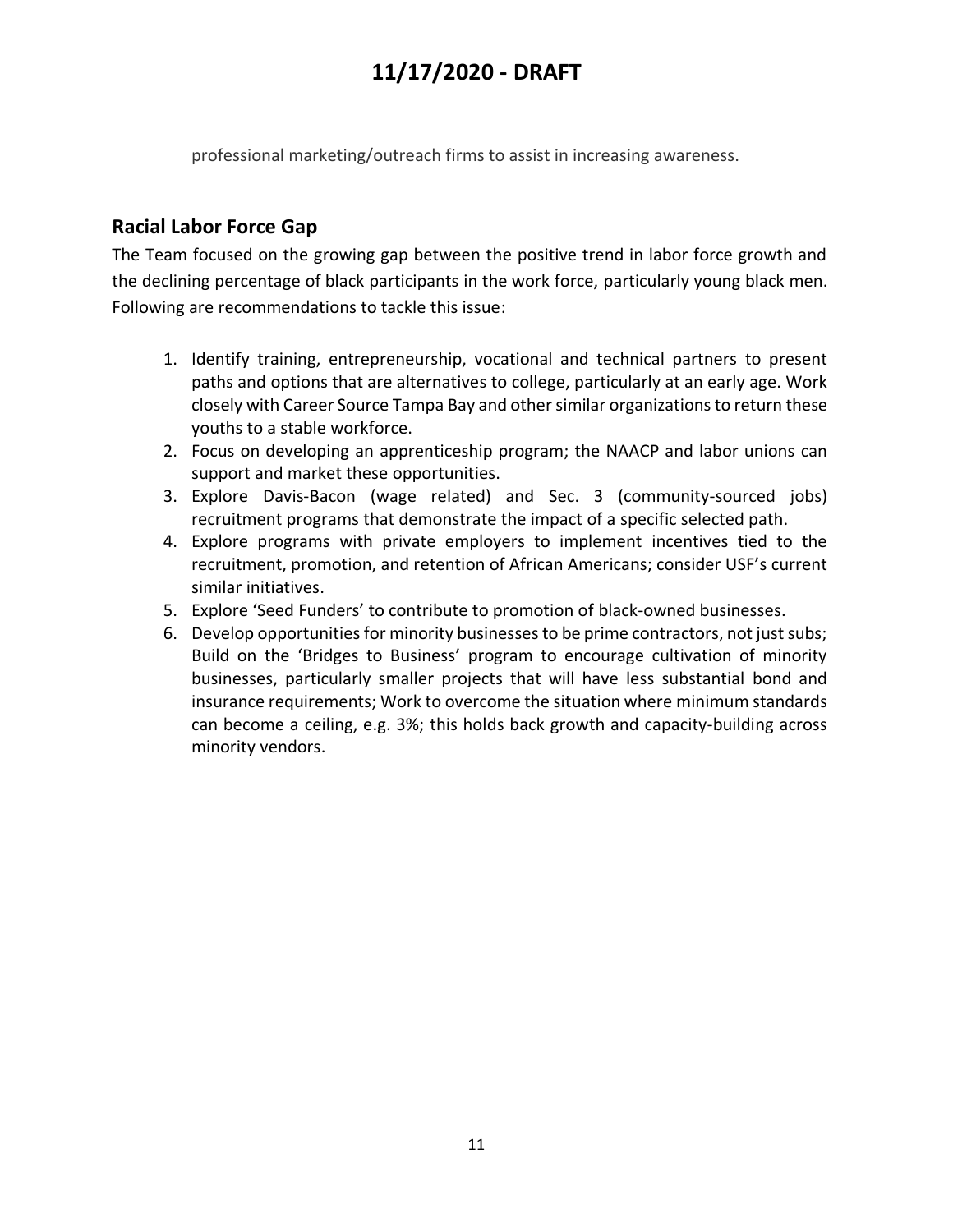### **SECTION 4: EMPHASIZING EDUCATIONAL OPPORTUNITY**

 Lifetime earnings are heavily influenced by higher levels of educational attainment. Individuals without high school diplomas earn lower wages and experience higher levels of unemployment than graduates, and those who complete at least a bachelor's degree enjoy even higher wages. (2020 Regional Equity Report). Accordingly, the Team focused on three Tampa-specific metrics affecting educational opportunity: 4<sup>th</sup>/8<sup>th</sup> Grade Math FSA, High School Graduation Rate, and Educational Attainment (bachelor's degree and above).

### **Recommended Action Items**

## **4th/8th grade Math FSA**

Brief description of this measure and its importance.

- 1. Collect Tampa-specific data on kindergarten readiness and vocational/certification programs to have more comprehensive understanding of educational opportunities for Tampa residents from preschool through post-secondary school.
- 2. Widely advocate and promote programs that can reduce the gap between white and black student performance and increase overall performance in  $4<sup>th</sup>/8<sup>th</sup>$  grade Math FSA scores by Tampa Public School students; in coordination with Hillsborough County Public Schools, community organizations and the City of Tampa.
- 3. Ensure that Tampa families are aware of the current and upcoming programs available through Hillsborough County Public Schools, community organizations and resource centers, and City of Tampa Parks and Recreation – such as afterschool tutorial, homework assistance and mentor programs that can improve  $4<sup>th</sup>/8<sup>th</sup>$  grade math performance. These programs should be aggregated and aggressively marketed beyond website and social media vehicles, given the digital divide.

### **High School Graduation Rate**

- 1. Encourage better collaboration and coordination by the City of Tampa Parks and Recreation, Hillsborough County Public Schools, and organizations including LEAP Tampa Bay, Hillsborough Community College, the University of South Florida, Big Brothers Big Sisters and others – to promote existing programs and develop new initiatives.
- 2. Partner with Hillsborough County Public Schools to better analyze and understand root causes of the gap in white and black student high school graduation rates in Tampa, and craft practical solutions to eliminate these differences and improve overall graduation rates based on these specific analyses.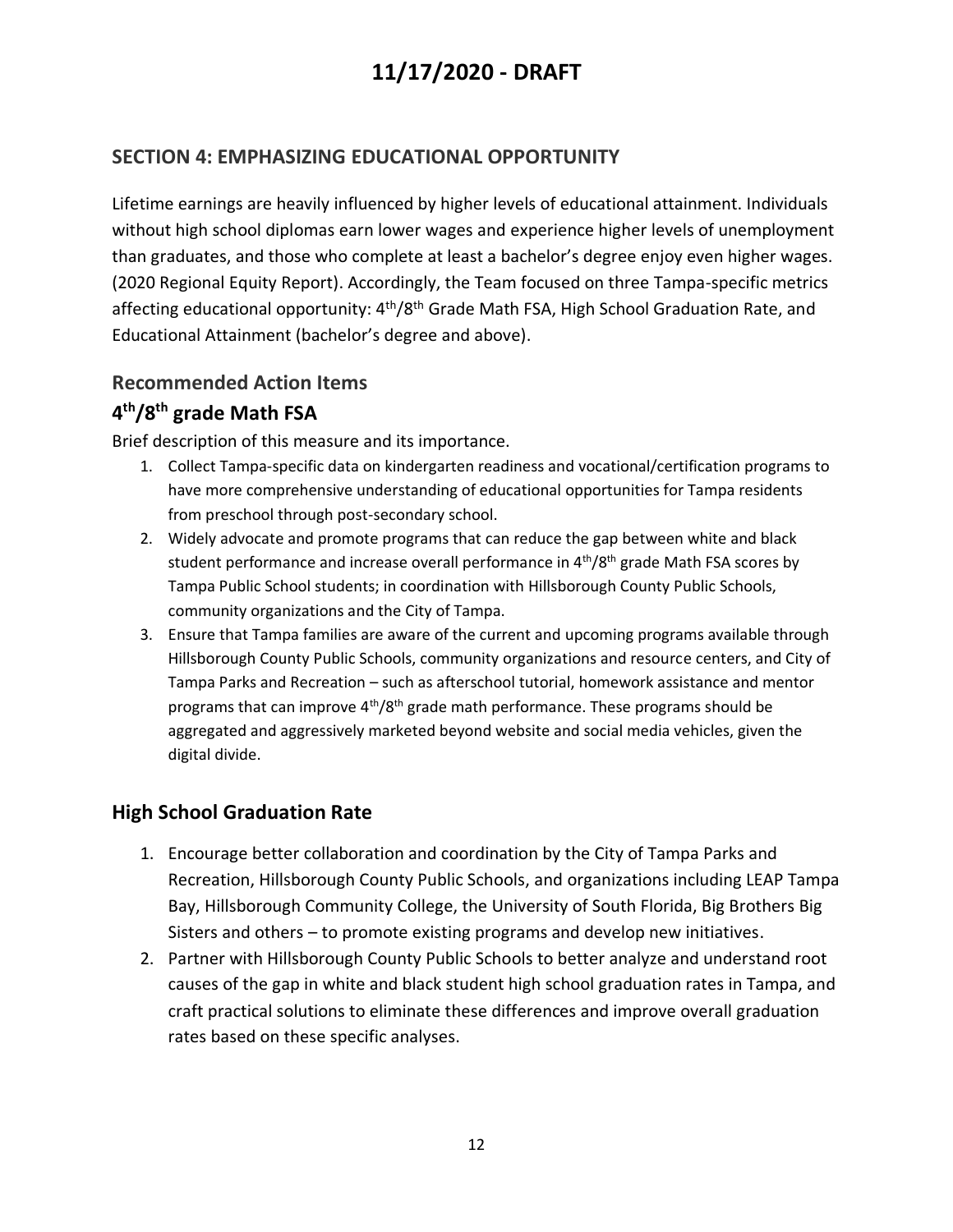3. Increase high school student engagement with and exposure to the Tampa business community by developing internship and mentorship programs and expanding existing initiatives on career pathways, in partnership with Tampa companies.

## **Educational Attainment (bachelor's degree and above)**

- 1. Promote widespread completion of FAFSA (Free Application for Federal Student Aid) forms by Tampa high school students through programs offered to families where they are at – city high schools, neighborhood community centers and recreation facilities.
- 2. Significantly expand college tours and teen prep programs offered by City of Tampa Parks and Recreation with corporate and foundation support, to make it easier for Tampa students to successfully apply, enroll and succeed in college.

#### **CONCLUSION**

 **Acknowledgments and list of Advisory Team Members**